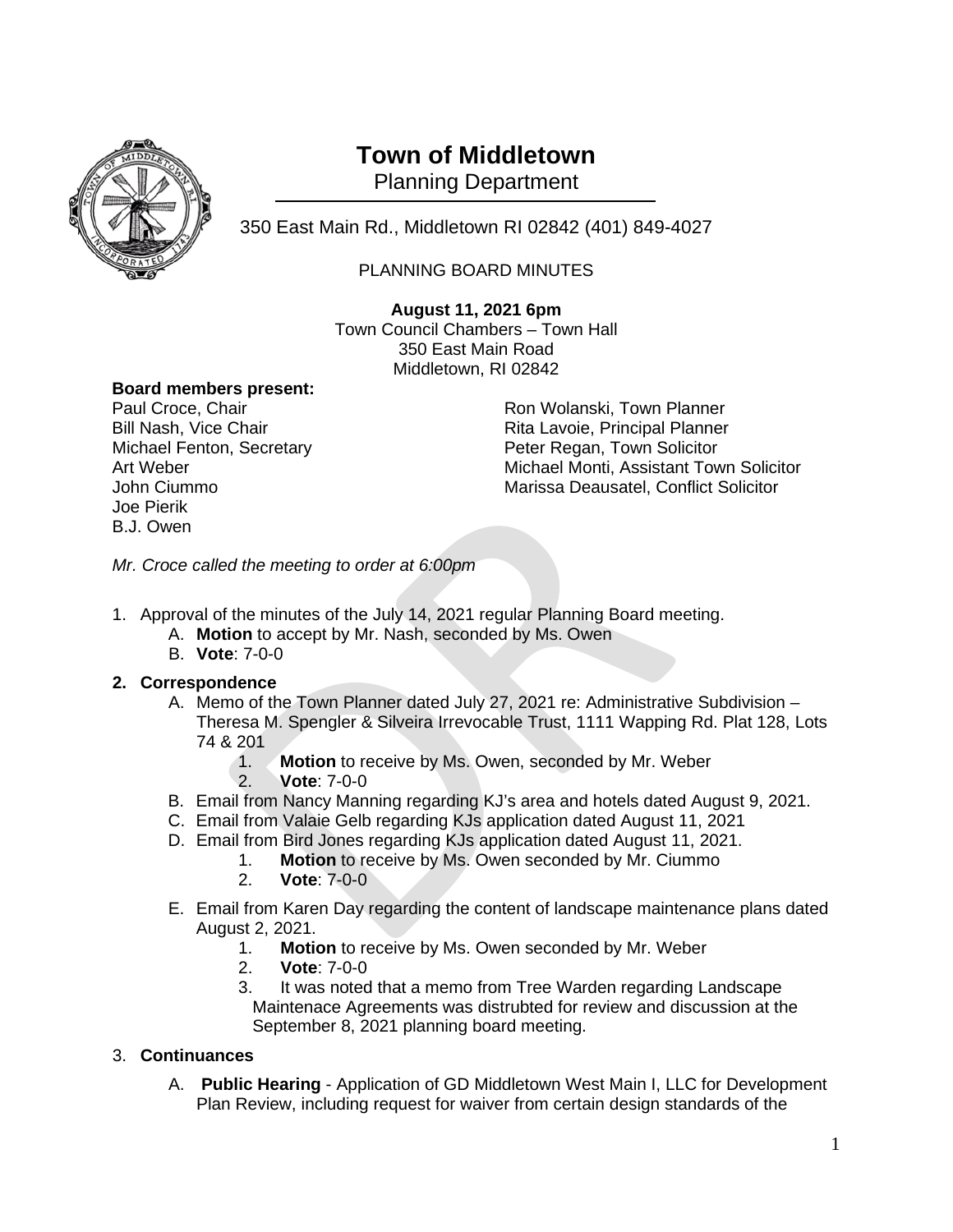Middletown Rules and Regulations Regarding the Subdivision and Development of Land Section 521, and recommendation to the Zoning Board of Review regarding special use permit application for development in Zone 1 of the Watershed Protection District, to allow construction of a ground-mounted solar photovoltaic installation on a property located at 1747 West Main Road, Plat 111 Lot 9A.

- 1. Mr. Jay Lynch, attorney for the applicant, asked for a continuance for further revisions to easement documents and site plans
- 2. **Motion** to continue to the September 8, 2021, meeting by Mr. Weber, seconded by Ms. Owen
- 3. **Vote**: 7-0-0

#### **4. Business**

- A. Request of the Zoning Board of Review for an advisory recommendation on the petition of Acacia Newport, LLC, Aryn Hawks, applicant, for special use permit to allow an addition to an existing residential dwelling located in Zone 1 of the Watershed Protection District. Property located at 32 Acacia Dr. South, Plat 109NE, Lot 178.
	- 1. Mr. Regan and Mr. Monti recused, and Ms. Desautel sat as solicitor
	- 2. Mr. Jay Lynch, attorney for the applicant, described the proposed remodeling of an existing structure, noting removal of a septic system, drainage
	- 3. There was discussion regarding zoning relief necessary for encroachment into setbacks, conservation commission and town engineer review, no landscape maintenance plan necessary for zone 1 watershed protection district
	- 4. **Motion** for a positive recommendation to the zoning board of review subject to the two conditions by Mr. Nash seconded by Ms. Owen:
		- 1. The builder is required to comply with the provisions of the town's storm water management ordinance (Chapter 153), and construction site runoff and erosion control (Chapter 151). The use of pervious paving and other methods to promote infiltration of storm runoff should be considered as means of meeting the requirements of Chapter 153.
		- 2. The use of lawn chemicals, fertilizers, and other chemicals with the potential to adversely impact ground and surface water quality shall be prohibited within Watershed Protection District, Zone 1.
	- 5. **Vote:** 7-0-0
	- 6. Mr. Regan and Mr. Monti rejoined the meeting, Ms. Desautel left the meeting
- B. **Public Hearing** Application of Jack Gullison for Development Plan Review, including request for waivers from certain design standards of the Middletown Rules and Regulations Regarding the Subdivision and Development of Land Section 521, for construction of a new commercial building, to include a 17-room hotel with a restaurant, and associated site work located on property identified as 59 Aquidneck Ave., Assessor's Plat 115SE, Lot 169.
	- 1. **Motion** to open the public hearing by Mr. Weber, seconded by Ms. Owen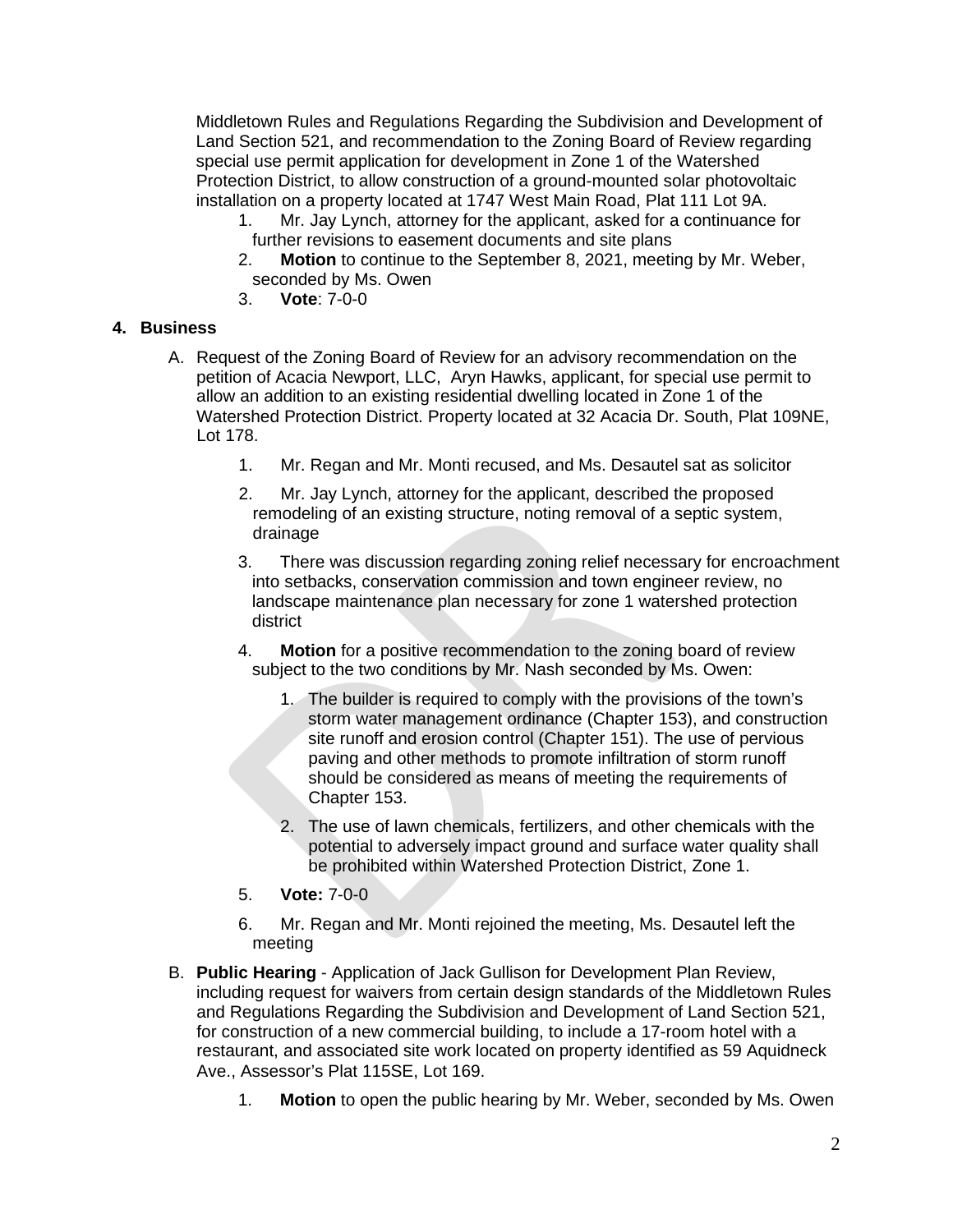- 2. **Vote**: 7-0-0
- 3. Mr. Jay Lynch, attorney for the applicant, described the proposed development for a 17-room hotel with restaurant and function hall, and gradelevel parking. He noted requests for waivers from the subdivision and development regulations.
- 4. Ms. Lynn Small, engineer for the applicant, described the current conditions of the site, the proposed site, noting the location of the 100-year flood zone, parking, site access, drainage, water quality treatment, landscaping, street trees on town property, utilities, state permits.
- 5. Discussion regarding the town owned property on Aquidneck Ave.
- 6. Discussion on calculations of building height, a height variance required due to exceeding the 40-foot height limit by the screening around the rooftop mechanical equipment, using average grade to calculate the allowable height, building official's height determination.
- 7. Mr. Lynch described proposed plan A and plan B noting the difference in roof design and rooftop screening elements
- 8. Mr. Regan asked for an opportunity to meet with the building official regarding the height determination
- 9. Mr. Weber spoke of necessary variance for a setback from a residential use to the north. There was discussion on residential uses within the commercial zone.
- 10. Mr. Lynch requested a continuance so the board could receive necessary advice from the building official and the town solicitor.
- 11. Mr. Weber spoke in favor of voting on the application tonight, concerns regarding the number of waivers
	- 1. **Motion** to continue to the September 8, 2021 meeting by Mr. Croce, seconded by Mr. Nash. Public meeting stays open.
	- 2. **Vote** 7-0-0
- C. **Public Hearing** Application of Newport Car Vaults c/o Blake Henderson for Development Plan Review including request for waivers from certain design standards of the Middletown Rules and Regulations Regarding the Subdivision and Development of Land, Section 521 for construction of a new commercial building and site work for and auto storage building. Property located at 55 John Clarke Rd., Plat 115, Lot 33.
	- 1. **Motion** to open the public hearing by Mr. Weber, seconded by Mr. Nash
	- 2. **Vote**: 7-0-0
	- 3. Mr. Girard Galvin, attorney for the applicant, described the proposed redevelopment for a car storage building with 32 condo-units. He noted a special use permit and height variance, planning board site visit, technical review committee recommendation, no zone 1 of the watershed protection district review necessary, gated entry no longer proposed
	- 4. It was clarified that a special use permit for zone 1 of the watershed protection district is not necessary per the building and zoning official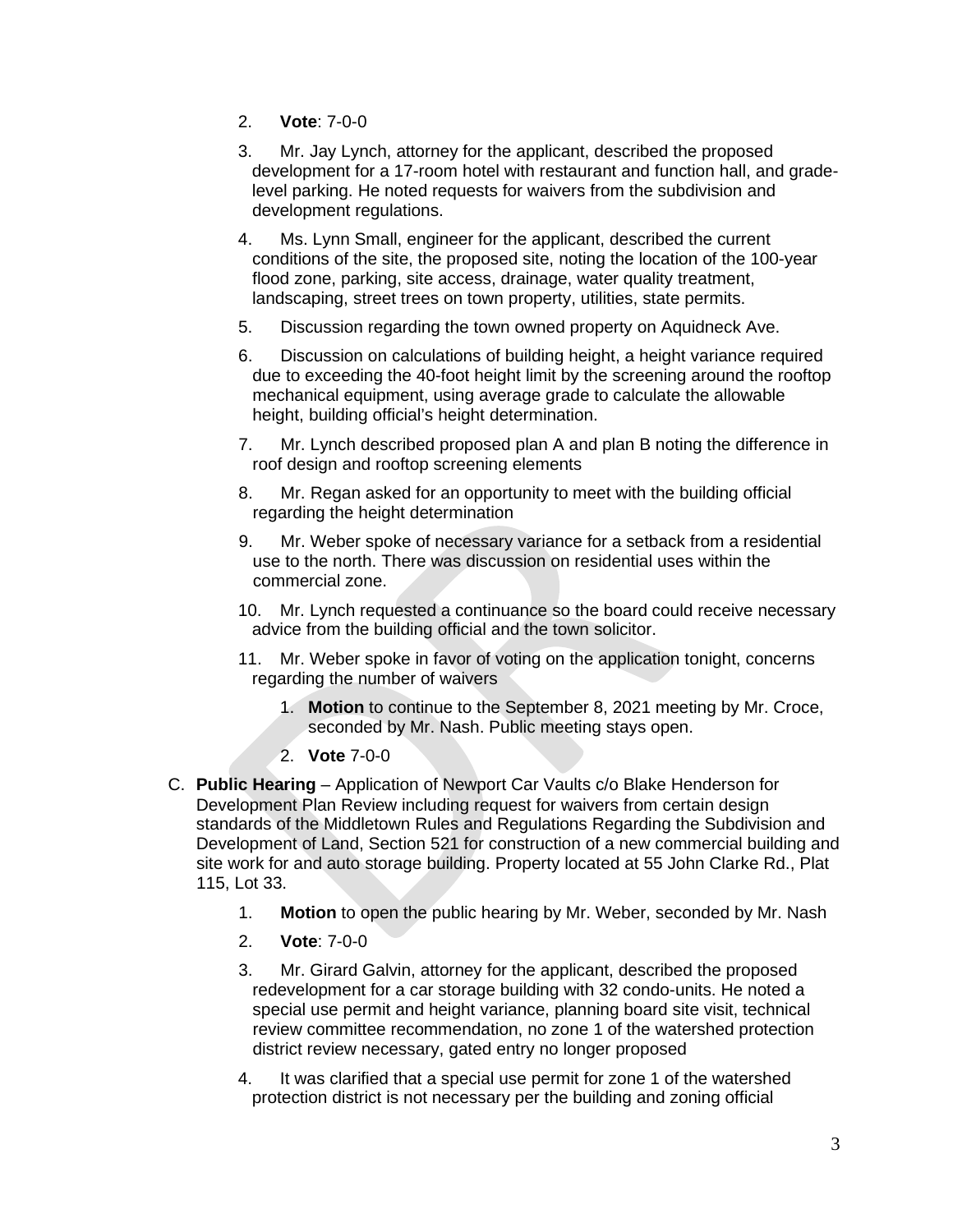- 5. Ms. Lyn Small, engineer for the applicant, described the impervious area design, pervious pavers, shifting the curb cuts, building height, utilities, landscaping plan, stormwater discharge, state permits.
- 6. Mr. Fenton asked about any onsite maintenance of vehicles.
- 7. Mr. Blake Henderson, owner/applicant, clarified that there are no commercial garage facilities proposed and a restriction on any commercial activities will be in the condominium documents.
- 8. There was discussion on automobile fluid discharge and disposal, electric lifts in units.
- 9. Mr. Pierik asked about existing versus proposed drainage, permeable paver parking spaces.
- 10. Ms. Small described catch basins, water quality treatment, swale on perimeter of the property, pre-treatment depression, sand filter, permeable paver design
- 11. Mr. Galvin reviewed the requested waivers
- 12. There was discussion on style and placement of trash receptacles, office as a showroom until developed, property management company, location of dumpster
- 13. Applicant to work with the town planner to determine location and style of trash receptacles
- 14. Mr. Galvin requested a waiver from providing bicycle racks
- 15. Landscaping waivers were reviewed
- 16. Mr. Spencer McCombe, architect for the applicant, described the architectural style, height variance, synthetic trim
- 17. There was discussion on the site lighting, dark sky compliance, no lot lighting, sign compliance, lofts inside units
- 18. Mr. Nash requested that as part of the approval a condition be placed to require no outdoor storage and the structure to be used for vehicle storage only
- 19. Mr. Croce asked about spill containment
- 20. Mr. Henderson spoke of a requirement for owners to have absorbent materials when working on vehicles in the condo documents, a lip at entrance to garage to contain spills
- 21. Members of the public were invited to speak
- 22. Mr. Antone Viveiros of 110 Indian Hill Road, asked about commercial design standards, zoning requirements, he spoke against approving any waivers.
- 23. **Motion** to close the public hearing by Mr. Nash, seconded by Mr. Weber
- 24. **Vote**: 7-0-0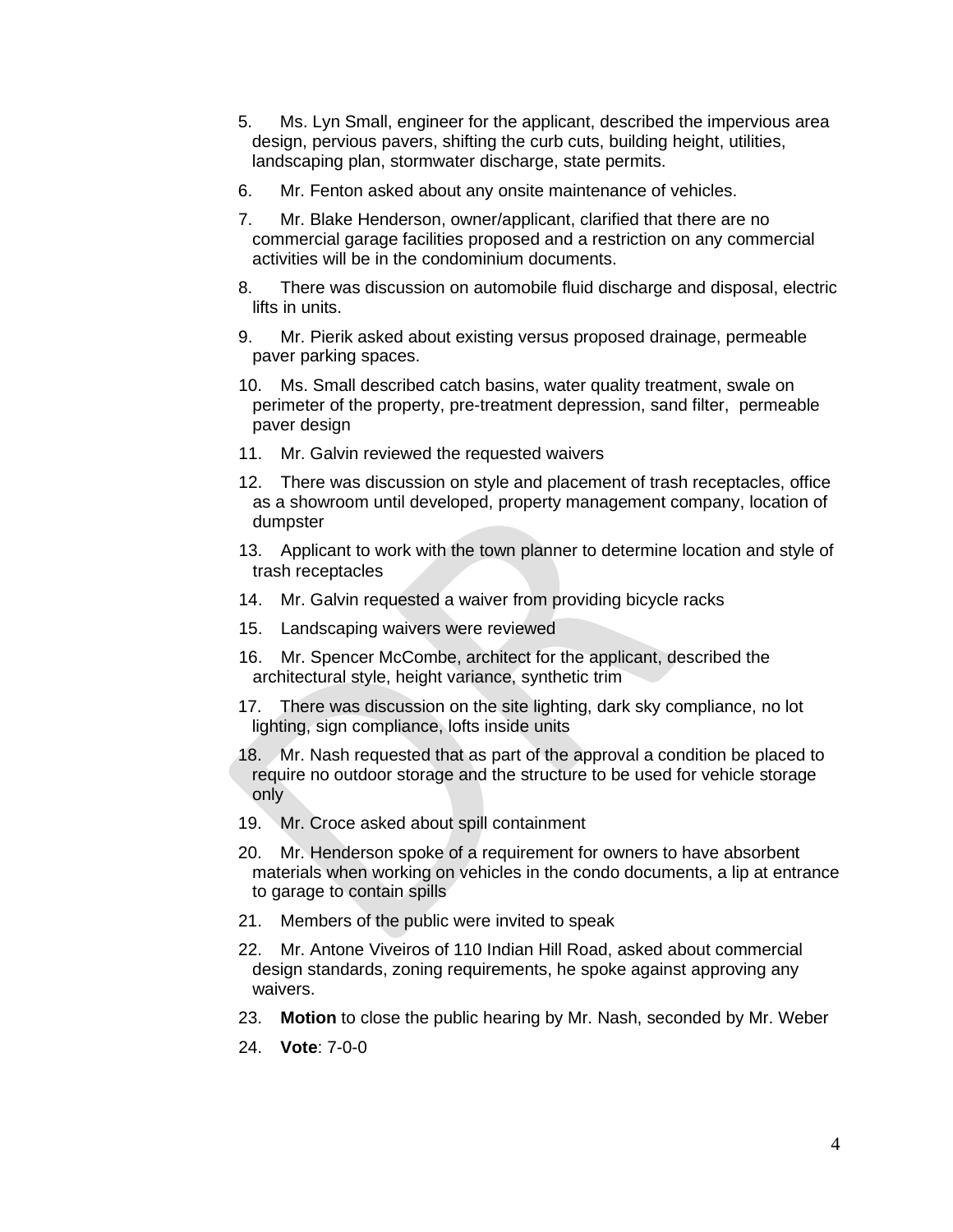- 25. **Motion** for a positive recommendation by Mr. Nash, seconded by Mr. Weber with approval of waivers 1-2, and 5-9, from the Town Planner's memo dated August 2, 2021 and subject to the following conditions:
	- 1. Location and design of the trash receptacle subject to review and approval by Town Planner
	- 2. Garage design must be modified to provide spill containment at the entrance to each unit.
	- 3. Condominium agreement documents must prohibit outdoor storage of vehicles, commercial repair, and specify that the structure can be used only for vehicle storage.
- 26. **Vote**: 7-0-0
- D. **Public Hearing** Application for Development Plan Review by Building of Taste, LLC for alterations to a façade of an existing commercial building facing a public right-of-way and accompanying site work, and request for waivers from certain commercial development design standards of Section 521 of the Middletown Rules and Regulations Regarding the Subdivision and Development of Land, and recommendation to the Zoning Board of Review on the application for development in Zone 1 of the Watershed Protection District. Property located at 170 Aquidneck Ave, Tax Assessors Plat 115SE lots 145, 146, and 147.
	- 1. **Motion** to open the public hearing by Mr. Weber, seconded by Mr. Nash
	- 2. **Vote**: 7-0-0
	- 3. Mr. David Martland, attorney for the applicant, described the proposed site redevelopment requiring development plan review for changes to the façade of a commercial building, and a special use permit for development within the watershed protection district.
	- 4. Ms. Patty Watson, owner/applicant, described the exterior improvements
	- 5. Mr. Chris Arner, architect for the applicant, described the existing conditions and proposed improvements noting new windows, new covered entry on Aquidneck Ave., new rear deck, new rear staircase, proposed bicycle rack, changes to the parking area. He noted revised plans showing screened dumpsters (plan dated August 11, 2021)
	- 6. Mr. Martland reviewed the waiver requests
	- 7. Mr. Arner reviewed updated plans with changes to bring the landscape lights into compliance, changes to dumpster screening and trash receptacles to be compliant with town regulations.
	- 8. There was discussion on landscape design and screening, limiting screening to preserve views, increase from existing landscaping, adding street trees after RIDOT work is complete
	- 9. No comments from the tree commission
	- 10. Discussion on additional trees, storage bins onsite
	- 11. Mr. Nash suggested a condition that the storage units are removed at the end of the tenant's lease and investigate removal prior to that.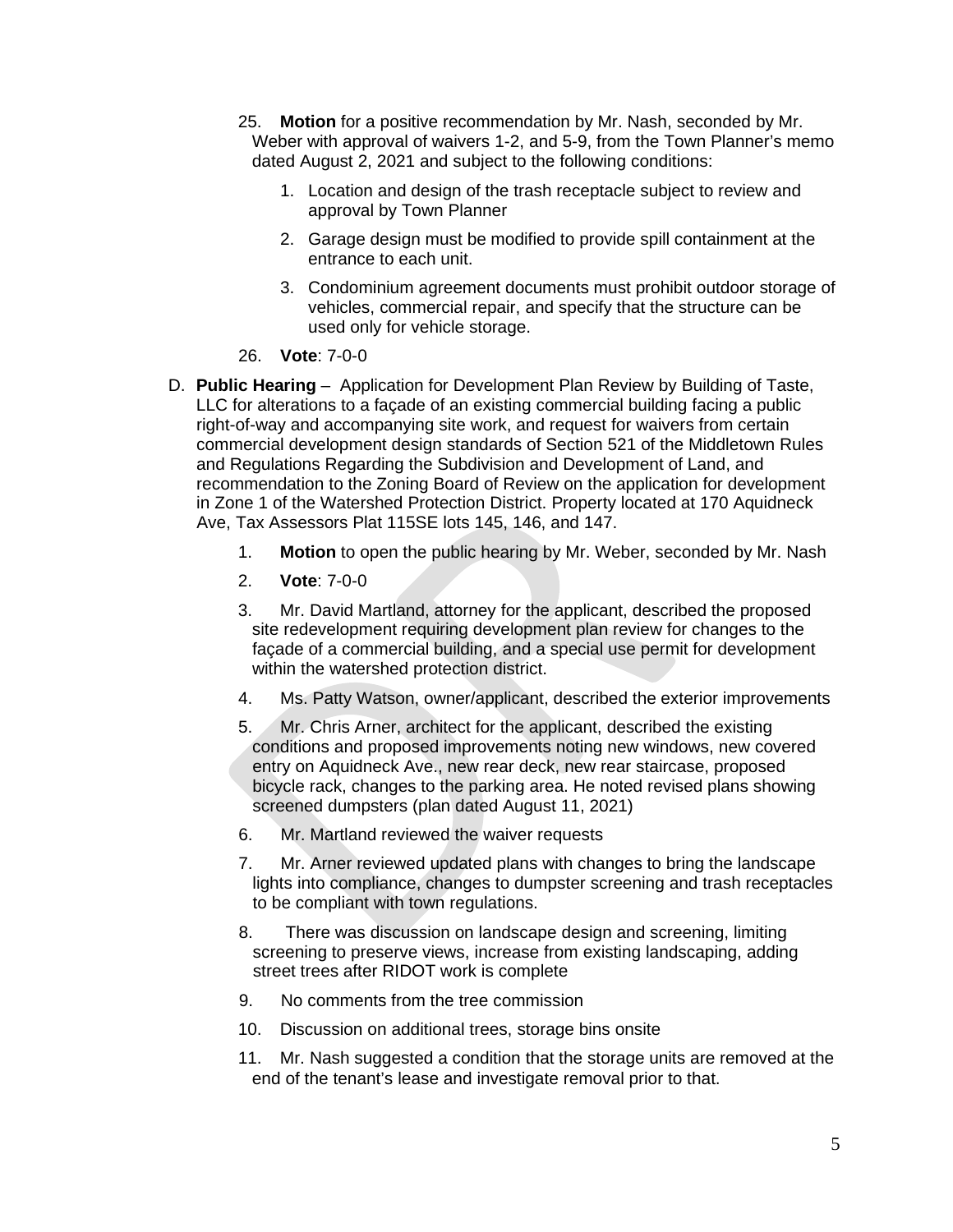- 12. Mr. Martland described the stormwater runoff patterns noting no increase in impervious surfaces, zone 1 of the watershed protection district, topography doesn't allow for stormwater discharge into the drinking water body.
- 13. No members of the public wished to speak
- 14. **Motion** to close the public hearing by Ms. Owen, seconded by Mr. Weber
- 15. **Vote**: 7-0-0
- 16. **Motion** for a positive recommendation of the Plans dated August 11, 2021 to the Zoning Board of Review by Mr. Nash, seconded by Mr. Weber and granting of waivers 4-9 from the planner's memo dated August 3, 2021 subject to the following conditions:
	- 1. Landscape management plan should be updated to include replacement of plantings that die, and a scheduled for pruning and removing deadwood and cross branching of trees.
	- 2. The builder is required to comply with the provisions of the town's storm water management ordinance (Chapter 153), and construction site runoff and erosion control (Chapter 151). The use of pervious paving and other methods to promote infiltration of storm runoff should be considered as means of meeting the requirements of Chapter 153.
	- 3. The use of lawn chemicals, fertilizers, and other chemicals with the potential to adversely impact ground and surface water quality shall be prohibited within Watershed Protection District, Zone 1.
	- 4. Storage units must be removed at expiration of current lease
	- 5. Applicant to speak with current tenant to remove current storage to an alternate location offsite and reported to the Town Planner
- 17. **Vote**: 7-0-0
- E. Request of Mark Brennan, developer of the Stone Bridge Farm subdivision, for the Planning Board to set the amount of performance security for remaining subdivision improvements. 430 Mitchell's Lane, Tax Assessor's Plat 124, Lots 13, 14, 14A, 15.
	- 1. Mr. David Martland, attorney for the applicant, reviewed the requested bond amount.
	- 2. Mr. Wolanski described the request and review of the Town Engineer, finance director review.
	- 3. **Motion** to recommend a performance security by Mr. Weber, seconded by Ms. Owen for the amount of \$310,232.50
	- 4. **Vote**: 7-0-0
- F. **Public Hearing** Application for Development Plan Review by CCE Development, LLC for a new commercial building and additions and modifications to an existing commercial building, and request for waivers from certain commercial development design standards of Section 521 of the Middletown Rules and Regulations Regarding the Subdivision and Development of Land. Property located at 499 East Main Road, Tax Assessors Plat 113, Lot 27.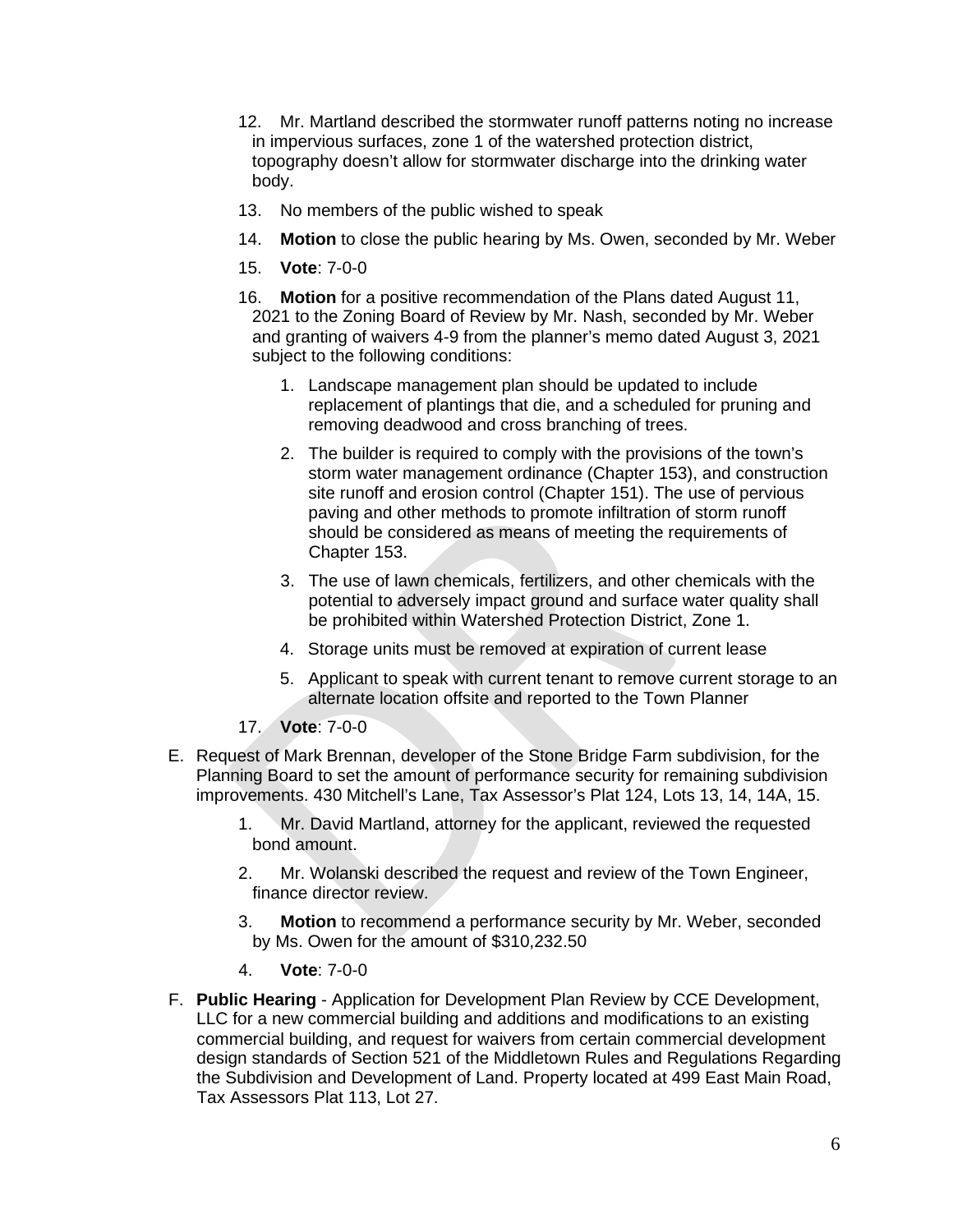- 1. **Motion** to open the public hearing by Mr. Weber, seconded by Ms. Owen
- 2. **Vote:** 7-0-0
- 3. Mr. David Martland, attorney for the applicant, described the proposed redevelopment of a commercial building and addition of an accessory garage structure.
- 4. Mr. Jeff Lipshires, applicant, noted restrictions on construction equipment outdoors storage, adding dormers to existing structure, maintaining existing restaurant use
- 5. Mr. Spencer McCombe, architect for the applicant, distributed updated site plans (dated August 11, 2021). He reviewed the historic nature of the building, addition of windows, dormers, addition of an outdoor mezzanine, architectural style of the additions, screening of dumpsters.
- 6. Discussion from the planning board: compliance with New England architectural styles, natural materials
- 7. Mr. Mike Russel, engineer for the applicant, described the existing catch basin design and necessary restoration
- 8. There was discussion on the accessory building's additional stormwater management measures, previously approved new building not proposed at this time. Any new structures would go through the development plan review process.
- 9. Mr. Croce asked about the construction schedule and prevention of future catch basin failure.
- 10. No members of the public wished to speak
- 11. **Motion** to close the public hearing by Mr. Weber, seconded by Mr. Nash
- 12. **Vote**: 7-0-0
- 13. **Motion** by Mr. Nash, seconded by Mr. Weber for a positive recommendation of the site plans dated August 11, 2021 to the zoning board of review and granting of waivers 3-6 in the planner's memo dated August 3, 2021 and subject to the following conditions:
	- 1. Prior to permitting, the applicant must restore the existing retention basin to functionality as determined by the Town Engineer
	- 2. Prior to permitting, the stormwater management plan must be reviewed and approved by the Town Engineer
	- 3. Prior to permitting, the proposed sewer service must be reviewed and approved by the Director of Public Works
	- 4. Prior to permitting, parking requirements for proposed uses must be confirmed by the Zoning officer
	- 5. Additional staff-recommended conditions of approval:
	- 6. Architectural plans should be updated to include location of proposed exterior lights
	- 7. Trash receptacles and bike racks are noted on the Landscape/Litter Management Control Plan but are not shown on the site plan or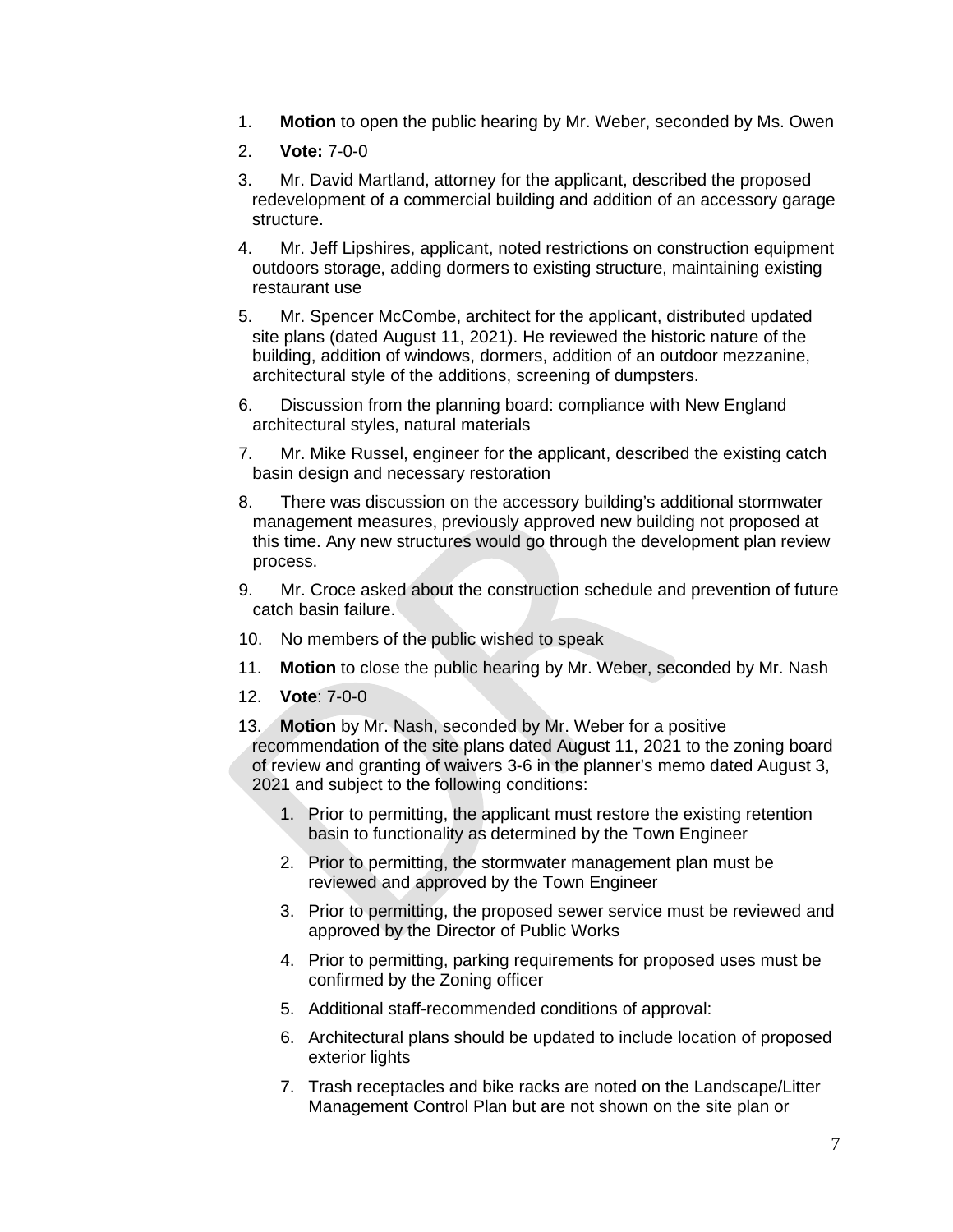landscape plan. Receptacle and bike rack location should be shown on the landscape and site plan and design should be submitted to the Town Planner for review and approval.

- 8. Landscaped area calculations have not been updated from last landscaping plan. Percent landscaped area should be recalculated on landscape plan.
- 9. Landscape management plan should be updated to include replacement of plantings that die, and a scheduled for pruning and removing deadwood and cross branching of trees.
- 14. **Vote**: 7-0-0
- 15. There was discussion about proceeding with the portion of the project that does not require zoning relief. It was agreed that since the applicant has not yet applied for zoning relief, they may request approval from the planning board for the portion of the project not subject to zoning relief. If the applicant desires to move forward with the second-floor mezzanine within the setbacks zoning relief is necessary.
- 16. **Motion** by Mr. Nash, seconded by Mr. Weber for approval the development plan review except for the portion of the project that requires zoning board approval subject to all necessary waivers and conditions listed earlier.
- 17. **Vote**: 7-0-0
- G. Town Council request that the Planning Board research adopting an ordinance requiring esplanade-style sidewalks. Consider recommending ordinance language to the Town Council.
	- 1. Mr. Regan asked for a chance speak with the Town Administrator about who should be the reviewer of the plans to determine compliance with proposed ordinance
	- 2. **Motion** to continue to the September 8, 2021 meeting by Mr. Nash, seconded by Mr. Weber
	- 3. **Vote**: 7-0-0
- H. Discuss policy for removing items that are repeatedly continued from the Planning Board agenda.
	- 1. Mr. Regan recommended that both the planning and zoning board should have the same policy and that the language be put in an ordinance form.
	- 2. The board requested that the Town Solicitor propose the language to the zoning board and report back at the next meeting
	- 3. **Motion** to continue to the September 8, 2021 meeting by Mr. Nash, seconded by Mr. Weber
	- 4. **Vote**: 7-0-0
- I. Discuss possible communication with the town's affordable housing committee regarding items of mutual interest and possible request for a joint meeting.
	- 1. Mr. Weber spoke of wanting a member of the planning board to be on the committee